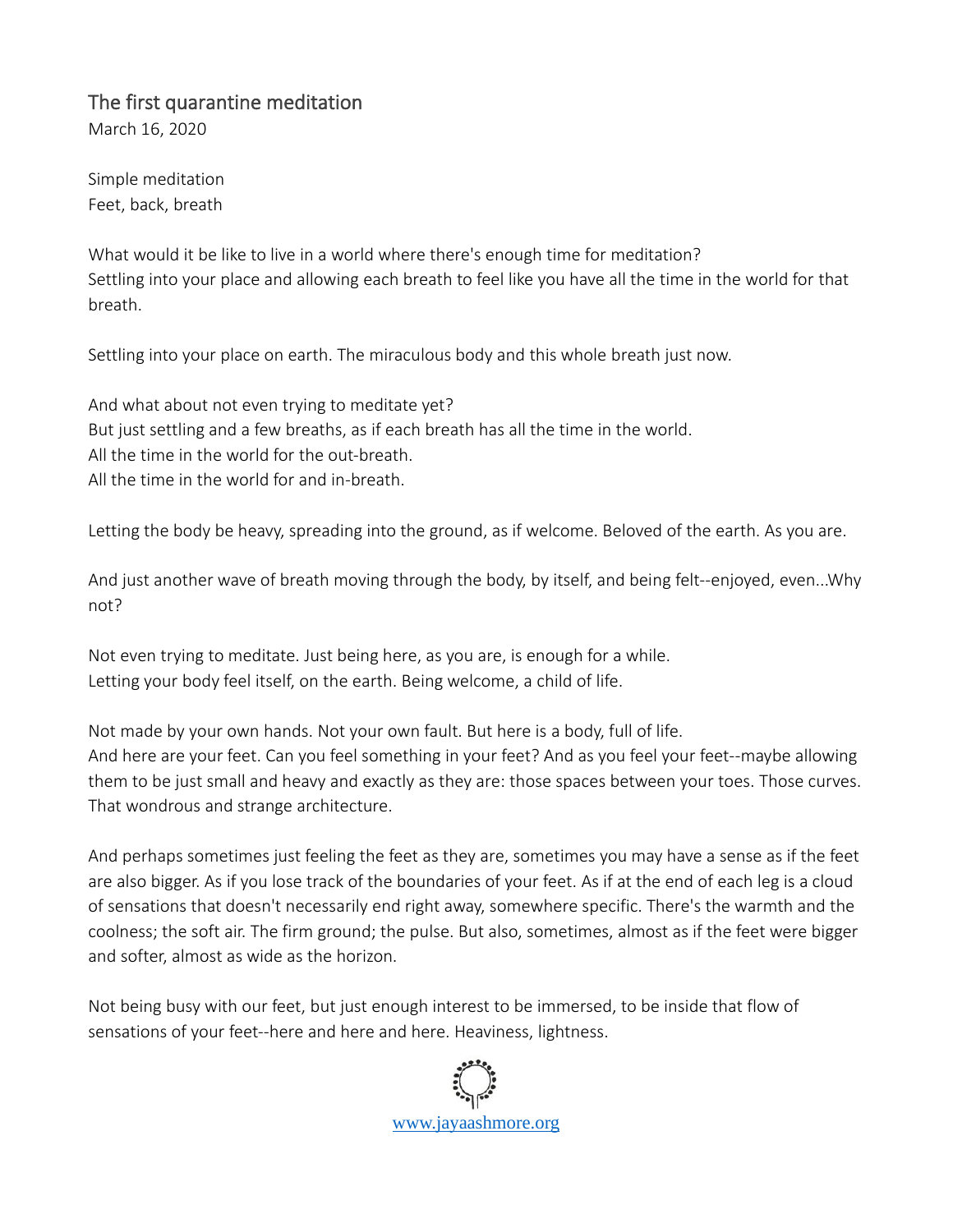Sometimes after a while of feeling our feet, the mind can relax and maybe there's a bigger breath. And there could be feeling of the whole entire body, as well as,

and along with, feeling your feet. Almost as if your real head is down there in your feet. The most important part of you is down there in your feet. And also the rest of you can be felt. You can play with how it is for you feeling about half of your interest and awareness with your feet and about half for the rest of your body.

Just letting it all be. Letting that part of us that might've been really used to being busy all the time... letting that busy part start to melt, like ice. And just leaking out all the edges, all the gaps between sensations. And allowing the body to be here and to be felt--the feet and the contact with the ground. The breath, and wherever the breath massages and pulls and pushes and strains and releases in the body.

Like a game. Feeling your feet and noticing also, where do you feel the movements of breathing? If you wish, maybe feeling the feet, as well as where the feet connect into your lower legs. The feet and the lower legs and maybe the back of your body. Something like a raft, a simple boat that gives a place for the breath to happen. You can feel the raft of the legs, the feet, the back. And in that raft, in the boat, the movements of breath.

Just for two or three more breaths if you like.

Allowing the most enjoyable breaths that you can imagine to really take their time to move through your body. Wherever it reaches. As if the movements of breath are a delicious honey or thirstquenching spring water. That wherever it reaches, is delicious to every cell.

Just a simple delicious breath, being drunk by your body.

On the raft of feet and legs and back.

And then, if you're not feeling completely relaxed with this practice, just relaxing everything. Not trying to stay in touch with feet and legs and breath, and make the breath delicious and all that.

But just somewhere simple that you can connect in your body. Maybe it is the feet. Maybe it is your back. The lower belly. Maybe the movements of breath. Whatever works well for you. Something simple, just relaxing into the moment.

So it's something like a creature that's in the water and mostly made of water.

Both heavy and floating.

In the water of now.

So that you don't need to hold yourself in now, but now holds you in itself.

Here you are, and here's this simple lower belly or back or breath. Felt by itself.